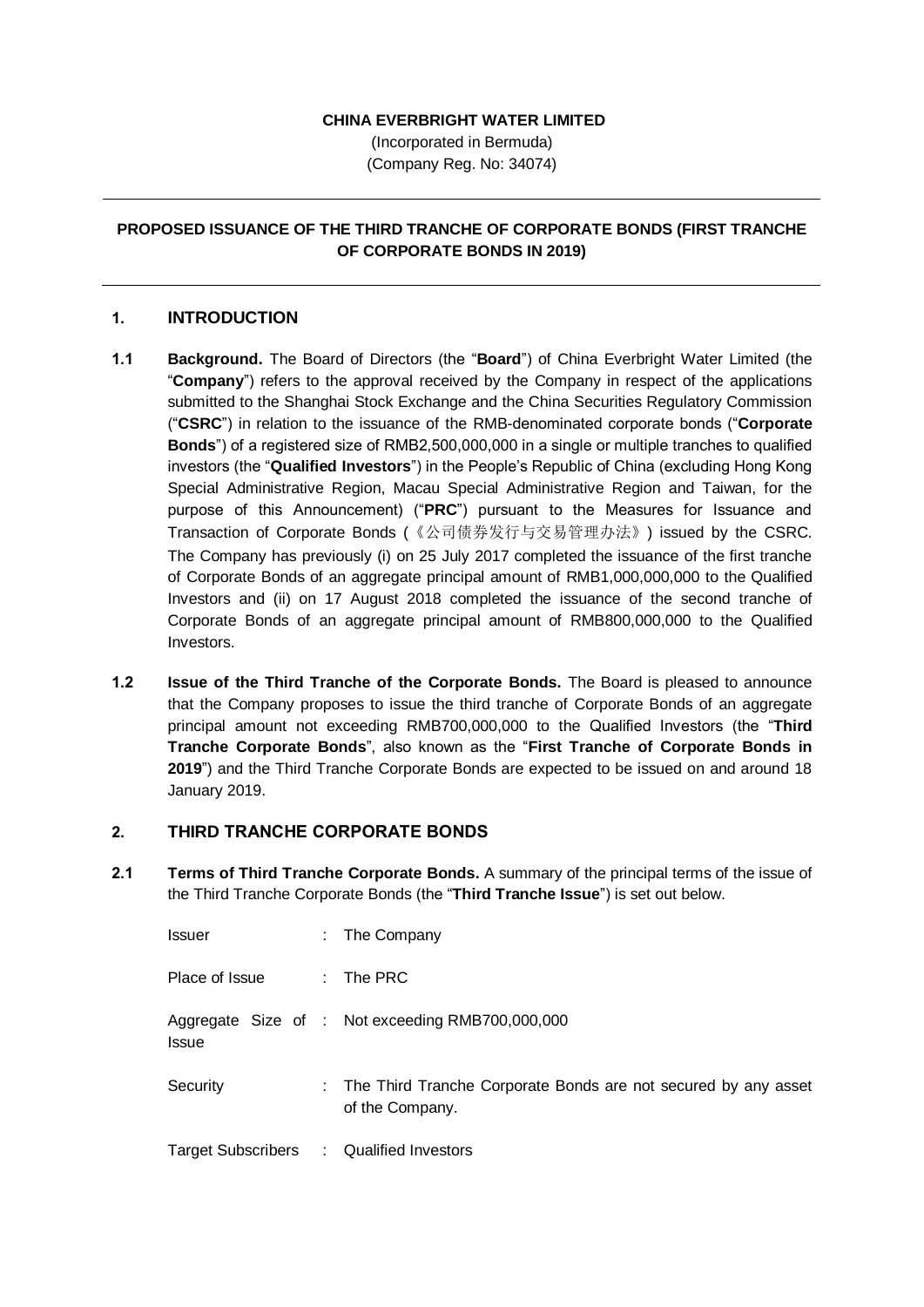| <b>Maturity</b>                  | Five years (the "Maturity Period") from the date of Third Tranche<br>Issue (the "Issue Date"). However, the bondholders have an option<br>to sell the Third Tranche Corporate Bonds back to the Company<br>after three years from the Issue Date. |
|----------------------------------|---------------------------------------------------------------------------------------------------------------------------------------------------------------------------------------------------------------------------------------------------|
| Underwriter                      | Everbright Securities Company Limited ("Everbright Securities")                                                                                                                                                                                   |
| <b>Issue Price</b>               | To be issued at the face value of the Third Tranche Corporate<br><b>Bonds</b>                                                                                                                                                                     |
| <b>Interest Rate</b>             | : To be agreed and determined by the Company pursuant to the<br>book-building process to be undertaken by the underwriter(s)                                                                                                                      |
| Interest Calculation :           | The interest for the Third Tranche Corporate Bonds will be<br>calculated by way of simple interest, to be paid on an annual basis.                                                                                                                |
| Mode<br>of:<br>Repayment         | The principal amount will be repaid upon the end of the Maturity<br>Period on the last interest payment date.                                                                                                                                     |
| Listing<br>of<br>Corporate Bonds | the : Subject to the approval by the relevant authorities and after the<br>relevant issue period, it is expected that the Third Tranche<br>Corporate Bonds will be listed for trading on the Shanghai Stock<br>Exchange.                          |

Please refer to the prospectus released by the Company in relation to the Third Tranche Issue (the "**Prospectus**") for more information on the Third Tranche Corporate Bonds.

- **2.2 Rationale of Third Tranche Issue.** The proceeds from the issuance of the Third Tranche Bonds will be used for the replenishment of the general working capital of the subsidiaries of the Company. In addition, the Board is of the view that the Third Tranche Issue, in line with the First Tranche Issue and the Second Tranche Issue, will enable the Group to optimise its financing structure and manage the Group's overall financial cost within a reasonable range.
- **2.3 Credit Ratings.** The Third Tranche Corporate Bonds and the Company, as the issuer of the Third Tranche Corporate Bonds, have each been given a credit rating of "AAA" by an independent third party, Shanghai Brilliance Credit Rating & Investors Service Co., Ltd. (上海 新世纪资信评估投资服务有限公司) (the "Credit Rating Agency"), based on a credit rating report issued by the Credit Rating Agency (the "Credit Rating Report").

# **3. INTERESTED PERSON TRANSACTION**

- **3.1** The Company has engaged Everbright Securities as the lead underwriter for the Third Tranche Issue, by way of a standby commitment underwriting (the "**Underwriting Arrangement**"). In this regard, to the extent that any portion of the Third Tranche Corporate Bonds is not subscribed for by the Qualified Investors within the prescribed period, Everbright Securities will fully subscribe for, and receive the interest payable by the Company in respect of, such portion of the Third Tranche Corporate Bonds.
- **3.2** Under the Listing Manual (the "**Listing Manual**") of the Singapore Exchange Securities Trading Limited (the "**SGX-ST**"), Everbright Securities is considered to be an "associate" of a